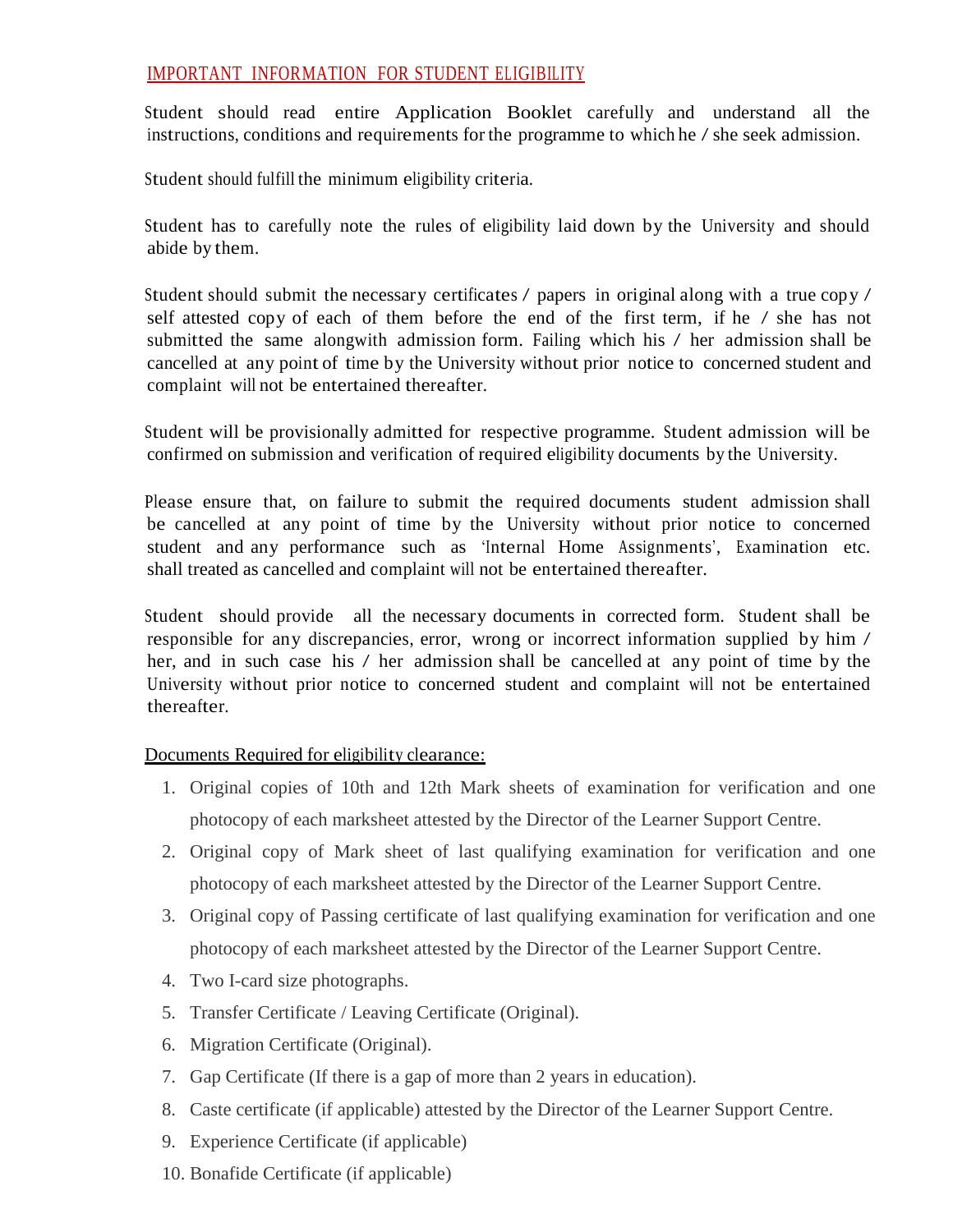- 11. Gazette Certificate / Official Marriage Registration Certificate (in case of change in name) attested by the Director of the Learner Support Centre.
- 12. Photo identity document attested by the Director of the Learner Support Centre.
- 13. Document of age proof attested by the Director of the Learner Support Centre.
- 14. Aadhaar Card (Photocopy)
- 15. Documents which will be accepted: 1. Passport, 2. Election Card, 3. PAN Card, 4. Birth Certificate, 5. Driving License.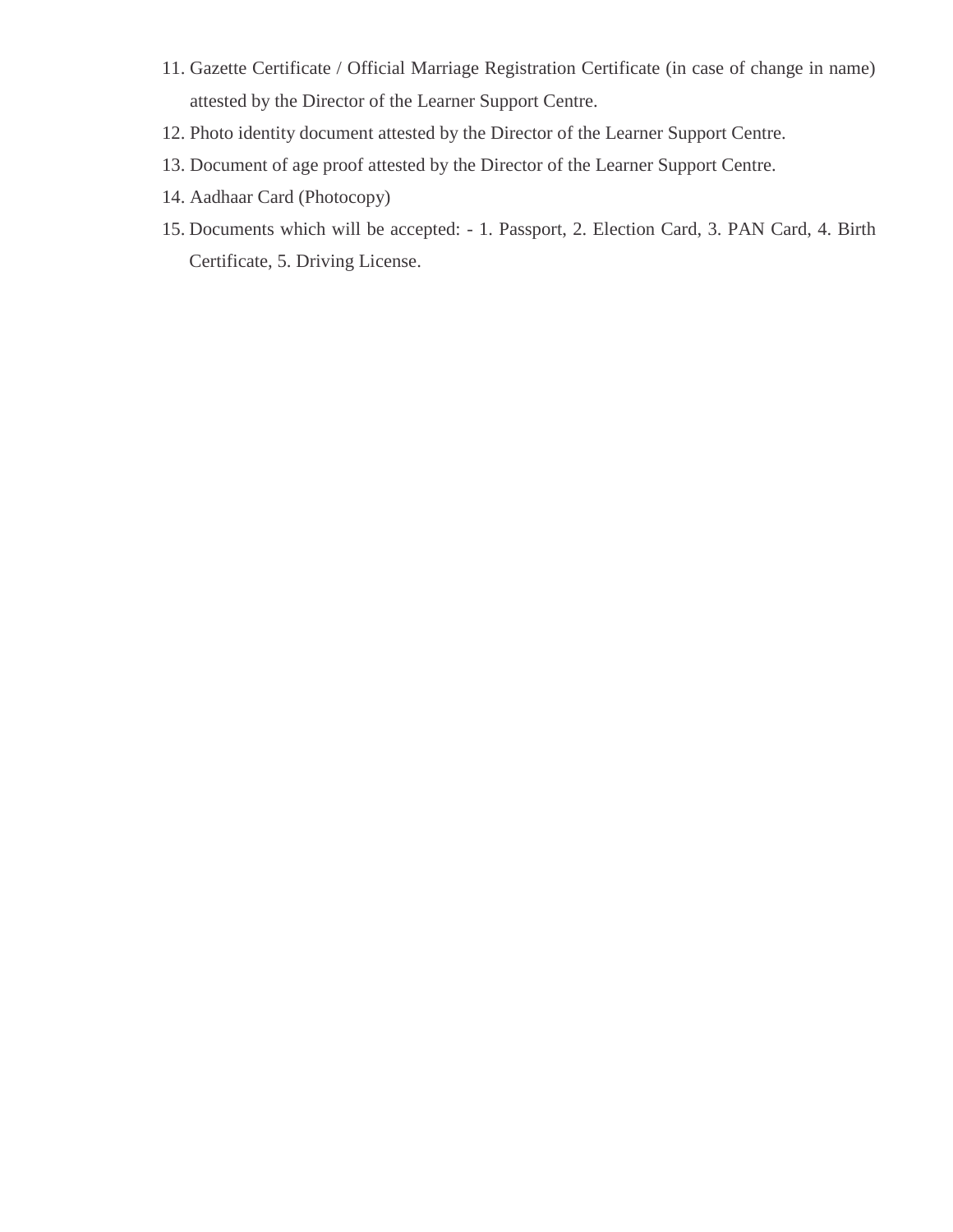| Sr.<br>No.     | <b>Programme</b>                                | <b>Eligibility</b>                                       | <b>Documents Required</b>                                                                                                                                                                                                                                                                                                                                                                                                                                                                                                                                  |  |
|----------------|-------------------------------------------------|----------------------------------------------------------|------------------------------------------------------------------------------------------------------------------------------------------------------------------------------------------------------------------------------------------------------------------------------------------------------------------------------------------------------------------------------------------------------------------------------------------------------------------------------------------------------------------------------------------------------------|--|
|                | (A) Faculty of Arts, Commerce & Social Sciences |                                                          |                                                                                                                                                                                                                                                                                                                                                                                                                                                                                                                                                            |  |
| 1              | <b>BA</b>                                       | $10+2$ or its<br>equivalent from any<br>recognized Board | 10th Marksheet<br>12th Marksheet OR 10+2 Marksheet<br>Original - Leaving Certificate (LC) OR Transfer Certificate (T.C.) OR Migration Certificate (M.C.)<br>Undertaking for Non Submission of LC OR TC OR MC<br>Gap Certificate (if required)<br>Gazette Certificate / Official Marriage Registration Certificate (in case change of name)<br>Photo Identity Proof<br>Proof of Birth Date<br>Aadhaar Card                                                                                                                                                  |  |
| $\overline{2}$ | <b>B.Com</b>                                    | $10+2$ or its<br>equivalent from any<br>recognized Board | 10th Marksheet<br>12th Marksheet OR 10+2 Marksheet<br>Original - Leaving Certificate (LC) OR Transfer Certificate (T.C.) OR Migration Certificate (M.C.)<br>Undertaking for Non Submission of LC OR TC OR MC<br>Gap Certificate (if required)<br>Gazette Certificate / Official Marriage Registration Certificate (in case change of name)<br><b>Photo Identity Proof</b><br>Proof of Birth Date<br>Aadhaar Card                                                                                                                                           |  |
| 3              | MA(Eng)                                         | Any graduate from<br>any recognized<br>University        | 10th Marksheet (if required)<br>12th Marksheet OR 10+2 Marksheet (if required)<br>Marksheets of 3 years Degree programme<br>Passing Certificate of last qualifying examination<br>Original - Leaving Certificate (LC) OR Transfer Certificate (T.C.)<br><b>Original - Migration Certificate (MC)</b><br>Undertaking for Non Submission of LC OR TC OR TC & MC<br>Gap Certificate (if required)<br>Gazette Certificate / Official Marriage Registration Certificate (in case change of name)<br>Photo Identity Proof<br>Proof of Birth Date<br>Aadhaar Card |  |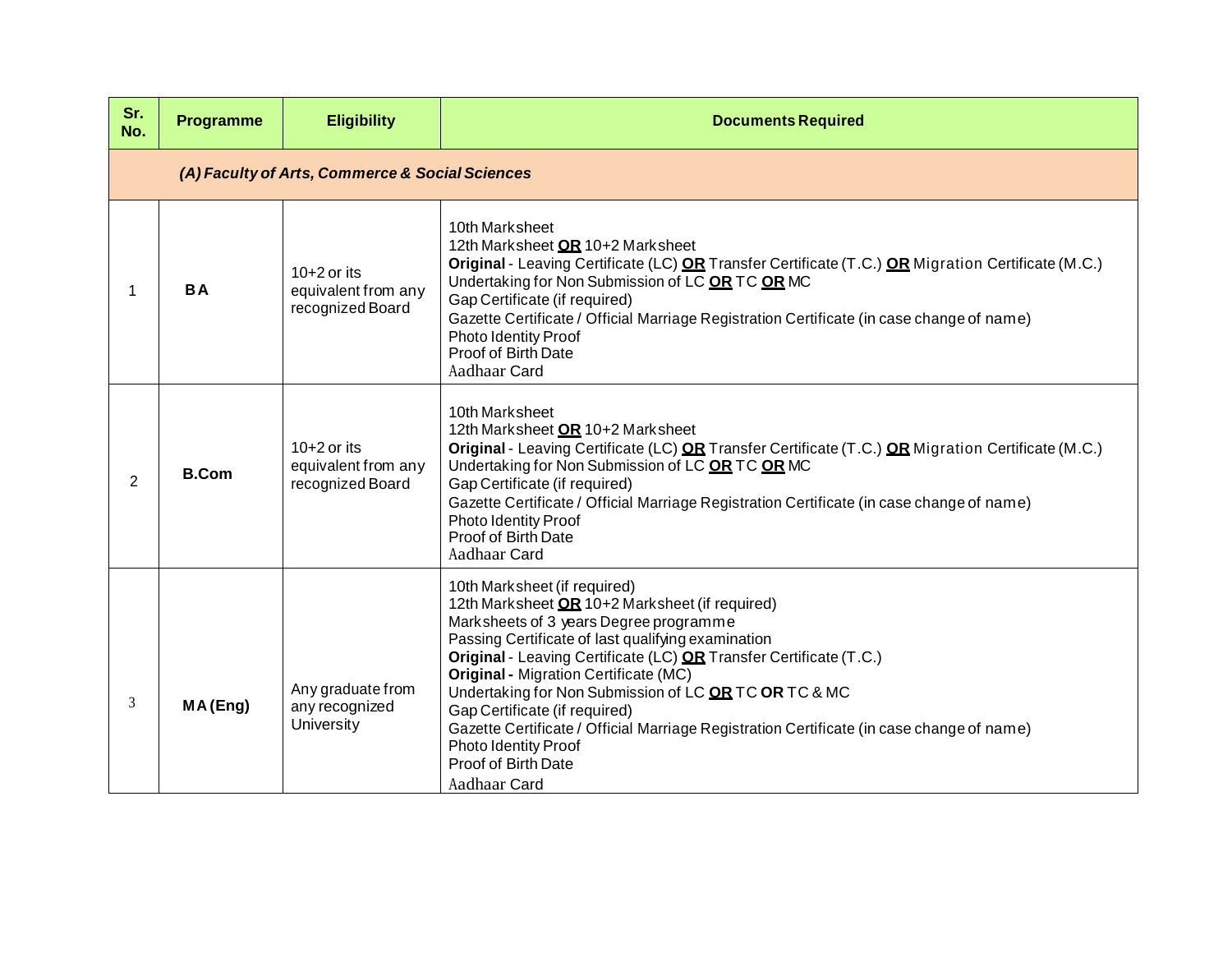| 4                                 | M.Com.     | Any graduate from<br>anyrecognized<br>University                    | 10th Marksheet (if required)<br>12th Marksheet OR 10+2 Marksheet (if required)<br>Marksheets of 3 years Degree programme<br>Passing Certificate of last qualifying examination<br>Original - Leaving Certificate (LC) OR Transfer Certificate (T.C.)<br><b>Original - Migration Certificate (MC)</b><br>Undertaking for Non Submission of LC OR TC OR TC & MC<br>Gap Certificate (if required)<br>Gazette Certificate / Official Marriage Registration Certificate (in case change of name)<br>Photo Identity Proof<br>Proof of Birth Date<br>Aadhaar Card        |
|-----------------------------------|------------|---------------------------------------------------------------------|-------------------------------------------------------------------------------------------------------------------------------------------------------------------------------------------------------------------------------------------------------------------------------------------------------------------------------------------------------------------------------------------------------------------------------------------------------------------------------------------------------------------------------------------------------------------|
| 5                                 | <b>MSW</b> | Any graduate from<br>any recognized<br>University                   | 10th Marksheet (if required)<br>12th Marksheet OR 10+2 Marksheet (if required)<br>Marksheets of 3 years Degree programme<br>Passing Certificate of last qualifying examination<br>Original - Leaving Certificate (LC) OR Transfer Certificate (T.C.)<br><b>Original - Migration Certificate (MC)</b><br>Undertaking for Non Submission of LC OR TC OR TC & MC<br>Gap Certificate (if required)<br>Gazette Certificate / Official Marriage Registration Certificate (in case change of name)<br><b>Photo Identity Proof</b><br>Proof of Birth Date<br>Aadhaar Card |
| (B) Faculty of Management Studies |            |                                                                     |                                                                                                                                                                                                                                                                                                                                                                                                                                                                                                                                                                   |
| 6                                 | <b>BBA</b> | 10+2 in any stream<br>or equivalent from<br>any recognized<br>Board | 10th Marksheet (if required)<br>12th Marksheet OR 10+2 Marksheet (if required)<br>Passing Certificate of last qualifying examination (if required)<br>Original - Leaving Certificate (LC) OR Transfer Certificate (T.C.) OR Migration Certificate (M.C.)<br>Undertaking for Non Submission of LC OR TC OR MC<br>Gap Certificate (if required)<br>Gazette Certificate / Official Marriage Registration Certificate (in case change of name)<br><b>Photo Identity Proof</b><br>Proof of Birth Date<br>Aadhaar Card                                                  |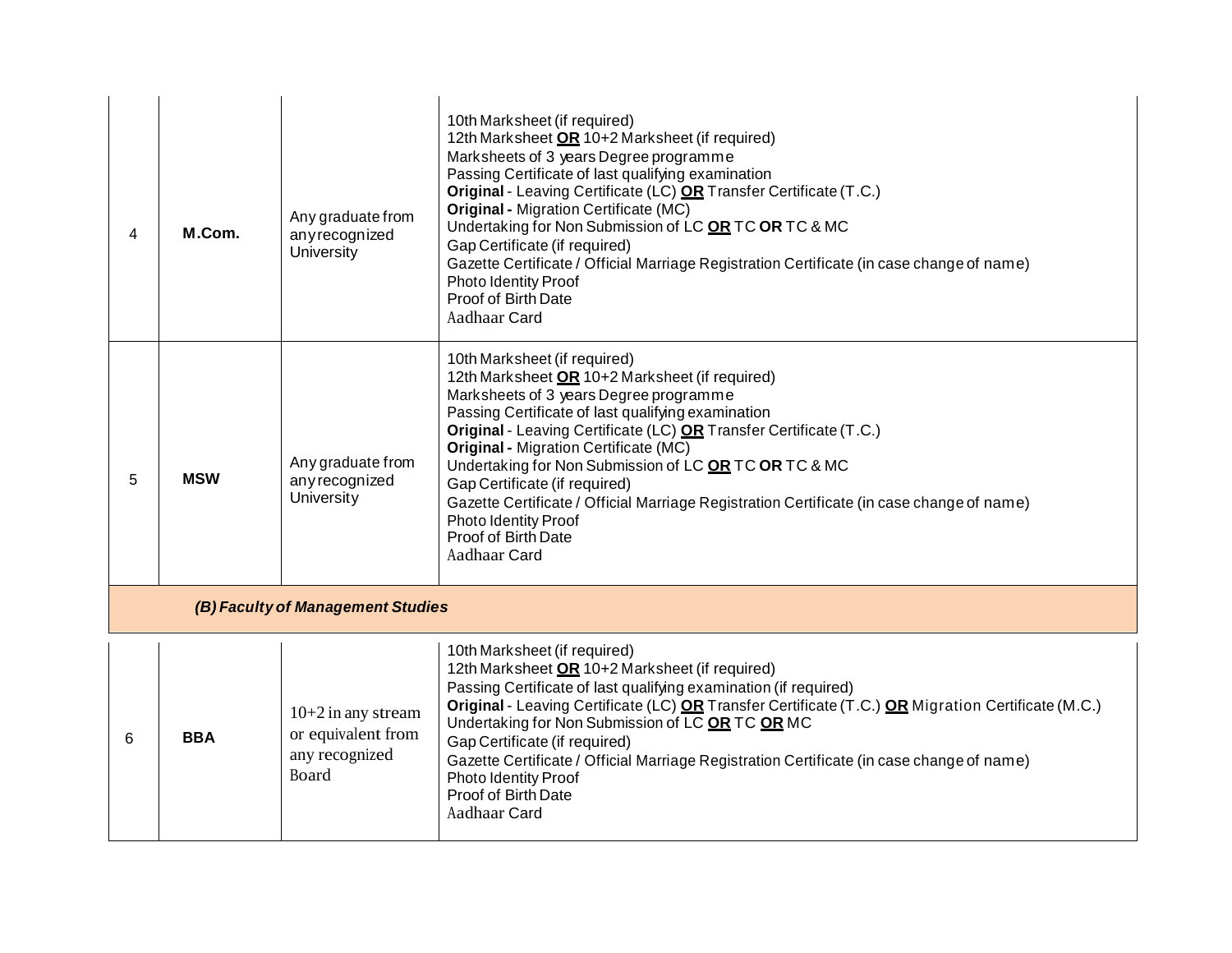|   | <b>BCA</b> | $10+2$ in any stream<br>or equivalent from<br>any recognized<br>Board                                                                  | 10th Marksheet (if required)<br>12th Marksheet OR 10+2 Marksheet (if required)<br>Passing Certificate of last qualifying examination (if required)<br>Original - Leaving Certificate (LC) OR Transfer Certificate (T.C.) OR Migration Certificate (M.C.)<br>Undertaking for Non Submission of LC OR TC OR MC<br>Gap Certificate (if required)<br>Gazette Certificate / Official Marriage Registration Certificate (in case change of name)<br><b>Photo Identity Proof</b><br>Proof of Birth Date<br>Aadhaar Card                                                                               |
|---|------------|----------------------------------------------------------------------------------------------------------------------------------------|------------------------------------------------------------------------------------------------------------------------------------------------------------------------------------------------------------------------------------------------------------------------------------------------------------------------------------------------------------------------------------------------------------------------------------------------------------------------------------------------------------------------------------------------------------------------------------------------|
| 8 | <b>MBA</b> | A graduate<br>$(10+2+3)$ in any<br>discipline with at<br>least 50% marks<br>$(45\%$ for SC/ST)<br>from any<br>recognized<br>University | 10th Marksheet (if required)<br>12th Marksheet OR 10+2 Marksheet (if required)<br>Marksheets of 3 years Degree programme<br>Passing Certificate of last qualifying examination<br>Original - Leaving Certificate (LC) OR Transfer Certificate (T.C.)<br><b>Original - Migration Certificate (MC)</b><br>Undertaking for Non Submission of LC OR TC OR TC & MC<br>Cast Certificate (if applicable)<br>Gap Certificate (if required)<br>Gazette Certificate / Official Marriage Registration Certificate (in case change of name)<br>Photo Identity Proof<br>Proof of Birth Date<br>Aadhaar Card |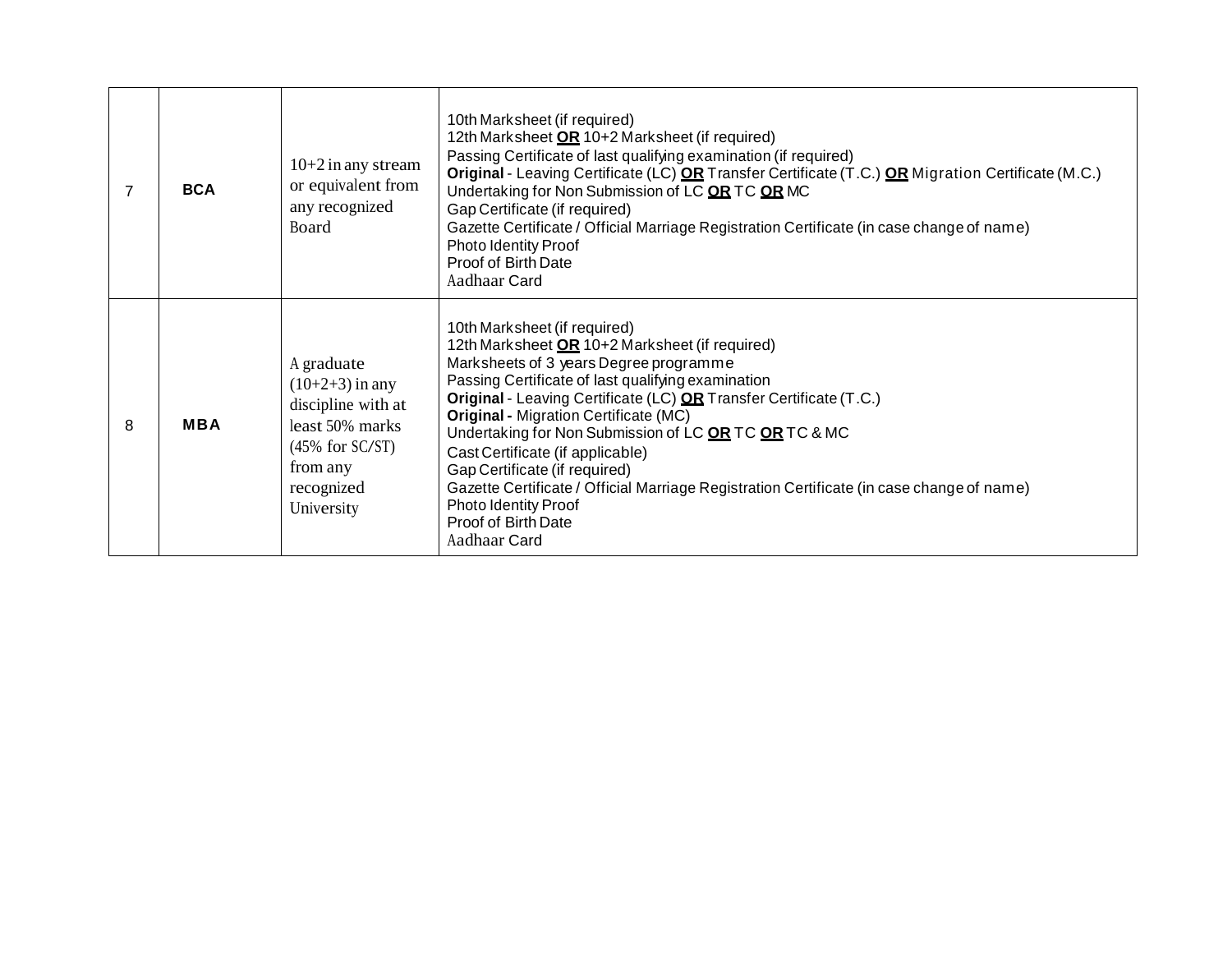| 9  | <b>MBA(HR)</b>            | A graduate<br>$(10+2+3)$ in any<br>discipline with at<br>least 50% marks<br>$(45\%$ for SC/ST)<br>from any<br>recognized<br>University                                       | 10th Marksheet (if required) 12th Marksheet OR 10+2 Marksheet (if required)<br>Marksheets of 3 years Degree programme<br>Passing Certificate of last qualifying examination<br>Original - Leaving Certificate (LC) OR Transfer Certificate (T.C.)<br><b>Original - Migration Certificate (MC)</b><br>Undertaking for Non Submission of LC OR TC OR TC & MC<br>Cast Certificate (if applicable)<br>Gap Certificate (if required)<br>Gazette Certificate / Official Marriage Registration Certificate (in case change of name)<br><b>Photo Identity Proof</b><br>Proof of Birth Date<br>Aadhaar Card |
|----|---------------------------|------------------------------------------------------------------------------------------------------------------------------------------------------------------------------|----------------------------------------------------------------------------------------------------------------------------------------------------------------------------------------------------------------------------------------------------------------------------------------------------------------------------------------------------------------------------------------------------------------------------------------------------------------------------------------------------------------------------------------------------------------------------------------------------|
| 10 | <b>MBA</b><br>(Executive) | A graduate<br>$(10+2+3)$ in any<br>discipline with<br>at least 50%<br>marks $(45\%$ for<br>SC/ST) from any<br>recognized<br>University with<br>3 years working<br>experience | 10th Marksheet (if required)<br>12th Marksheet OR 10+2 Marksheet (if required)<br>Marksheets of 3 years Degree programme<br>Passing Certificate of last qualifying examination<br>Original - Leaving Certificate (LC) OR Transfer Certificate (T.C.)<br><b>Original - Migration Certificate (MC)</b><br>Undertaking for Non Submission of LC OR TC OR TC & MC<br><b>Work Experience Certificate</b><br>Gap Certificate (if required)<br>Gazette Certificate / Official Marriage Registration Certificate (in case change of name)<br>Photo Identity Proof<br>Proof of Birth Date<br>Aadhaar Card   |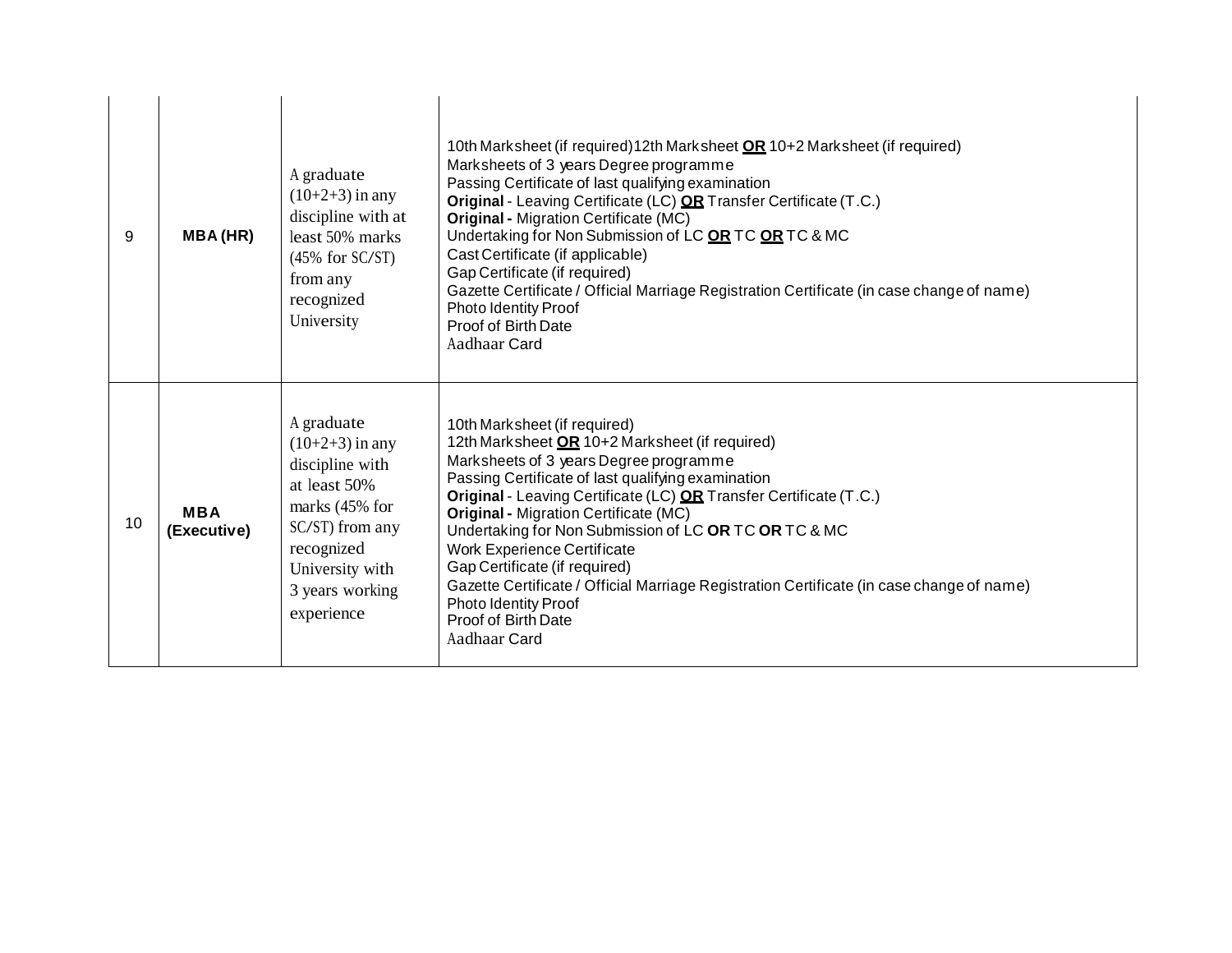| 11 | <b>MCA</b>         | A graduate<br>$(10+2+3)$ of any<br>recognized<br>University having<br>at least 50% of<br>marks (45% for<br>SC/ST) at the<br>graduate level will<br>be considered<br>eligible for<br>admission to MCA<br>- I year provided<br>he / she has<br>offered<br>Mathematics at<br>the 12th std. $/$ at<br>graduate level | 10th Marksheet (if required) 12th Marksheet <b>OR</b> 10+2 Marksheet (if required)<br>Marksheets of 3 years Degree programme<br>Passing Certificate of last qualifying examination<br>Original - Leaving Certificate (LC) OR Transfer Certificate (T.C.)<br><b>Original - Migration Certificate (MC)</b><br>Undertaking for Non Submission of LC OR TC OR TC & MC<br>Cast Certificate (if applicable)<br>Gap Certificate (if required) Gazette Certificate / Official Marriage Registration Certificate (in case<br>change of name)<br>Photo Identity Proof<br>Proof of Birth Date<br>Aadhaar Card                        |  |  |
|----|--------------------|------------------------------------------------------------------------------------------------------------------------------------------------------------------------------------------------------------------------------------------------------------------------------------------------------------------|---------------------------------------------------------------------------------------------------------------------------------------------------------------------------------------------------------------------------------------------------------------------------------------------------------------------------------------------------------------------------------------------------------------------------------------------------------------------------------------------------------------------------------------------------------------------------------------------------------------------------|--|--|
|    | (C) Faculty of Law |                                                                                                                                                                                                                                                                                                                  |                                                                                                                                                                                                                                                                                                                                                                                                                                                                                                                                                                                                                           |  |  |
| 12 | <b>DTL</b>         | Any graduate in any<br>discipline from any<br>recognized<br><b>University</b>                                                                                                                                                                                                                                    | 10th Marksheet (if required)<br>12th Marksheet OR 10+2 Marksheet (if required)<br>Marksheets of 3 years Degree programme<br>Passing Certificate of last qualifying examination<br>Original - Leaving Certificate (LC) OR Transfer Certificate (T.C.)<br><b>Original - Migration Certificate (MC)</b><br>Undertaking for Non Submission of LC OR TC OR TC & MC<br><b>Original - Bonafide Certificate (if required)</b><br>Gap Certificate (if required)<br>Gazette Certificate / Official Marriage Registration Certificate (in case change of name)<br><b>Photo Identity Proof</b><br>Proof of Birth Date<br>Aadhaar Card |  |  |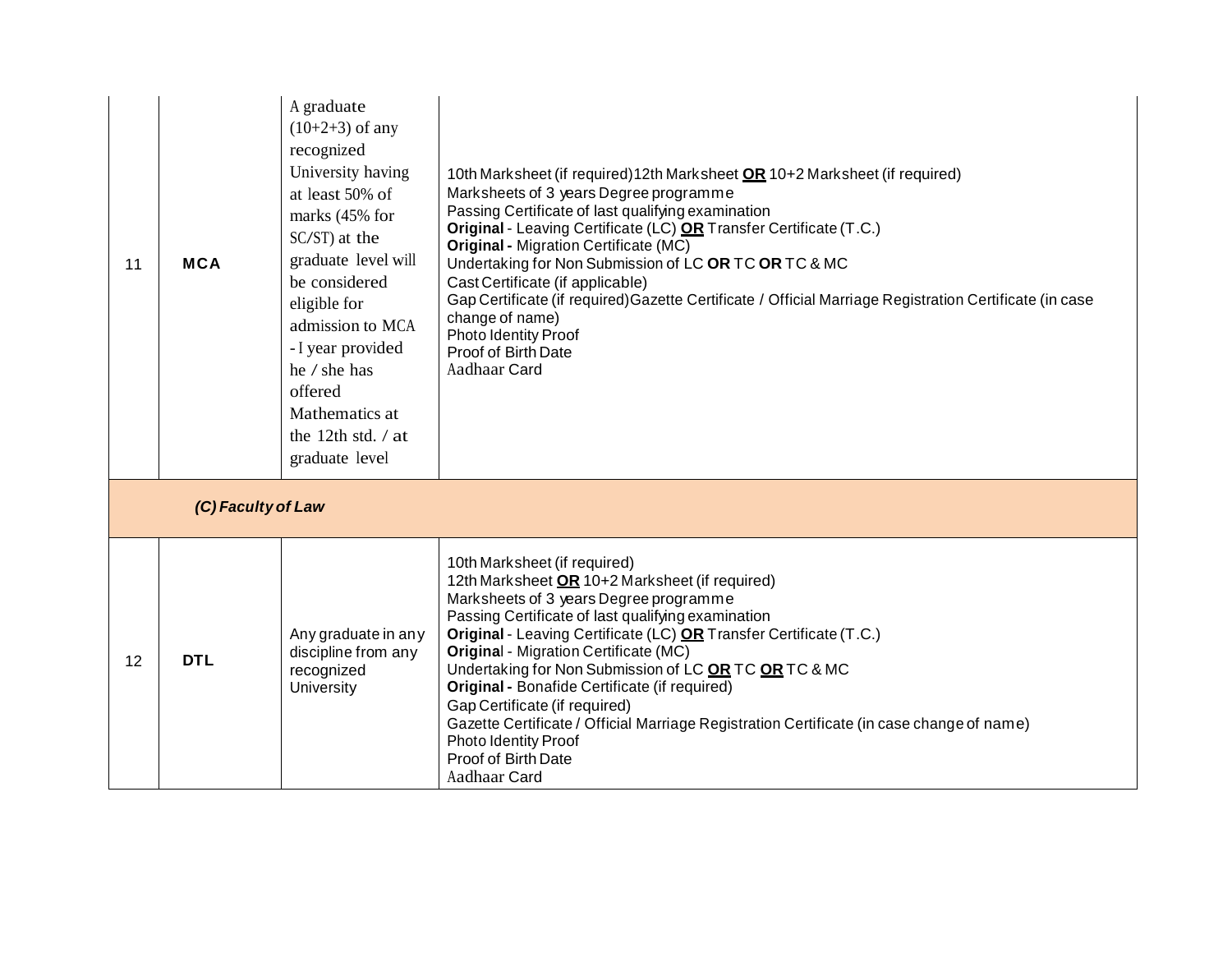| 13 | <b>DLL&amp;LW</b> | Any graduate in any<br>discipline from any<br>recognized<br>University        | 10th Marksheet (if required)<br>12th Marksheet OR 10+2 Marksheet (if required)<br>Marksheets of 3 years Degree programme<br>Passing Certificate of last qualifying examination<br>Original - Leaving Certificate (LC) OR Transfer Certificate (T.C.)<br><b>Original - Migration Certificate (MC)</b><br>Undertaking for Non Submission of LC OR TC OR TC & MC<br>Original - Bonafide Certificate (if required)<br>Gap Certificate (if required)<br>Gazette Certificate / Official Marriage Registration Certificate (in case change of name)<br><b>Photo Identity Proof</b><br>Proof of Birth Date<br>Aadhaar Card            |
|----|-------------------|-------------------------------------------------------------------------------|-------------------------------------------------------------------------------------------------------------------------------------------------------------------------------------------------------------------------------------------------------------------------------------------------------------------------------------------------------------------------------------------------------------------------------------------------------------------------------------------------------------------------------------------------------------------------------------------------------------------------------|
| 14 | <b>DIPL</b>       | Any graduate in any<br>discipline from any<br>recognized<br>University        | 10th Marksheet (if required) 12th Marksheet <b>OR</b> 10+2 Marksheet (if required)<br>Marksheets of 3 years Degree programme<br>Passing Certificate of last qualifying examination<br>Original - Leaving Certificate (LC) OR Transfer Certificate (T.C.)<br><b>Original - Migration Certificate (MC)</b><br>Undertaking for Non Submission of LC OR TC OR TC & MC<br><b>Original - Bonafide Certificate (if required)</b><br>Gap Certificate (if required)<br>Gazette Certificate / Official Marriage Registration Certificate (in case change of name)<br><b>Photo Identity Proof</b><br>Proof of Birth Date<br>Aadhaar Card |
| 15 | <b>DCL</b>        | Any graduate in any<br>discipline from any<br>recognized<br><b>University</b> | 10th Marksheet (if required) 12th Marksheet <b>OR</b> 10+2 Marksheet (if required)<br>Marksheets of 3 years Degree programme<br>Passing Certificate of last qualifying examination<br>Original - Leaving Certificate (LC) OR Transfer Certificate (T.C.)<br><b>Original - Migration Certificate (MC)</b><br>Undertaking for Non Submission of LC OR TC OR TC & MC<br>Original - Bonafide Certificate (if required)<br>Gap Certificate (if required)<br>Gazette Certificate / Official Marriage Registration Certificate (in case change of name)<br>Photo Identity Proof<br>Proof of Birth Date<br>Aadhaar Card               |